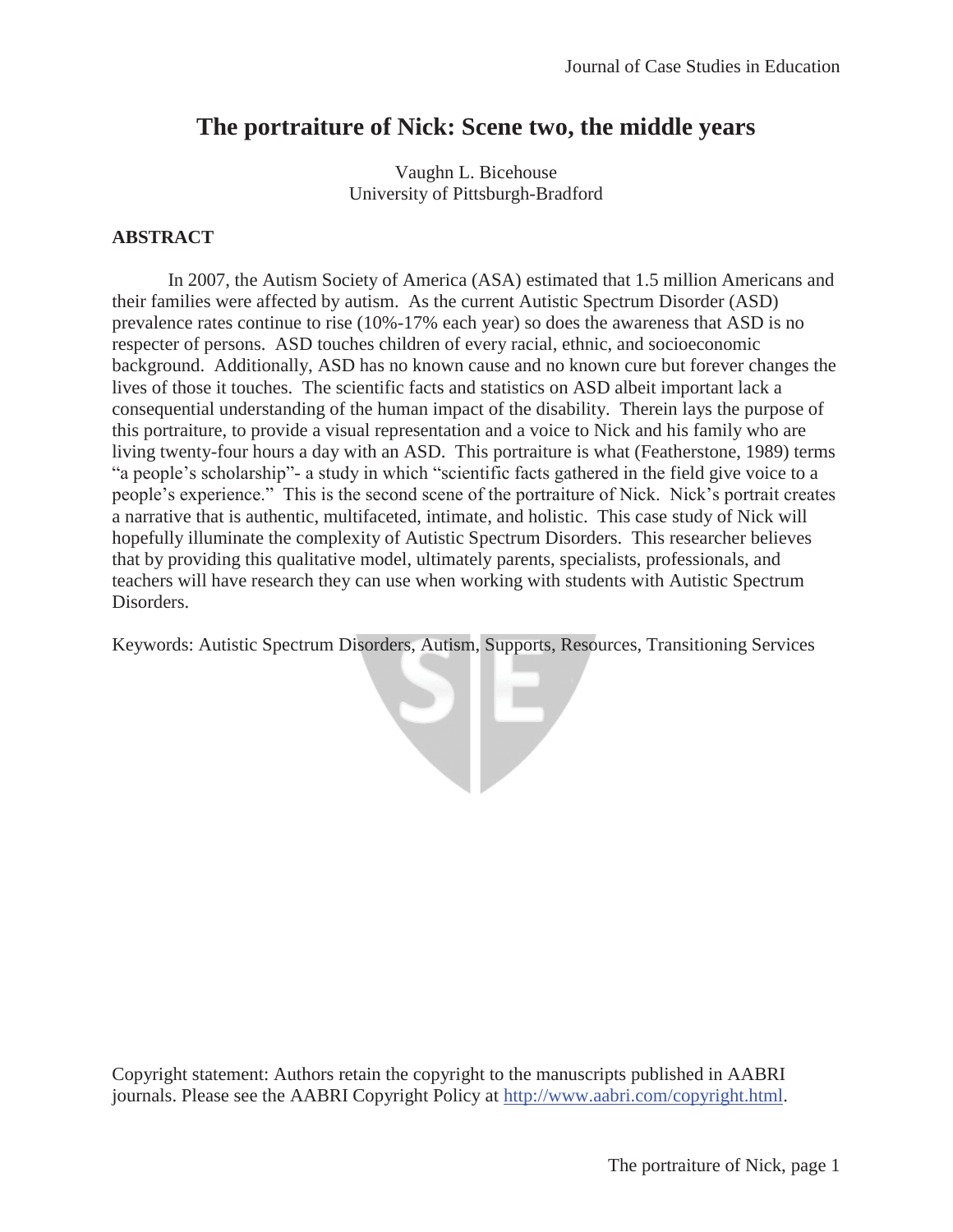# **"I had to pick a school for Nick since it was already July and school started in September."-**Mary

Transitioning a child from pre-school to elementary school can be a daunting task for children and their parents. Anticipation, enthusiasm, apprehension, and insecurity are common side effects as the thought of a new school looms on the horizon like high, icy, cirrus, cloud. Parents who have children with Autistic Spectrum Disorders (ASD) have the additional stressors of sending their son or daughter into mysterious educational terrain; knowing that their child has limitations with socializing, communication, and adaptive skills (Strain & Bovey, 2011). Mary's search for an elementary school for Nick seemed like a never-ending quest for both "knowledge and comfort."

Mary told me that when Nick was first diagnosed; "I didn't know autism." As she toured potential elementary schools she came to the frightening conclusion that many of the schools that she visited "didn't know autism either." The first school with the term "Special" in its' title refused to even consider Nick. The principal said, "We don't take kids with autism in our school you are wasting your time." Mary was appalled because she saw a familiar little girl at the school who she knew had been diagnosed with autism. Her mind raced wondering what type of education and care this young girl was receiving. This inexcusable event paled in comparison to what she witnessed at her second school. "I heard a blood curdling scream coming from a classroom." Mary's face grimaced as she relived this episode. According to the teacher the screaming was coming from a boy with autism who had been placed in a room all by himself where paper covered most of the window. "Why is he in that room?" Nonchalantly the teacher replied, "Because he is bad and he gets placed in there for timeout." Horrified, Mary thought to herself that is Nick. Nick will be in that room every day because he doesn't know he has done something wrong. He will be the boy cooped up in the room all alone screaming and crying uncontrollably. Needless to say the visit to this school was over for Mary. "If I had known either the boy or his parents I would have called them and told them what I had witnessed."

## **"I cried as I got into my car."-**Mary

Mary's heart was broken as she drove out of the driveway from the second school. The reality of this day was shaking Mary's deep felt belief that there was a place for Nick. Indeed, a setting where trained professionals would nurture and protect Nick's potential and unique gifts. Exasperated but yet determined; Mary organized three more visits to schools that educated students with disabilities.

The third school seemed to have the temperament that was needed to educate students with autistic spectrum disorders; but lacked the all- important physical structure, work systems, and daily routines that a child like Nick requires. The fourth school was similar to third with its lack of management, communication, social, emotional, and developmental skills. Mary said, "The room was flooded with puzzles, pictures, books, and colorful artwork hanging from the ceiling." Mary envisioned Nick in the corner self-stimming while the artwork blew back and forth from the forced air ventilation system.

The room was a hodgepodge of distractions; however, it was utterly sterile in picture exchange communication and visual schedules. Mary asked the teacher if they didn't use PECS or magnets to help their students communicate." The teacher indicated that those items "were in the cupboard." She continued, "Our goal is to mainstream all of our students and we don't want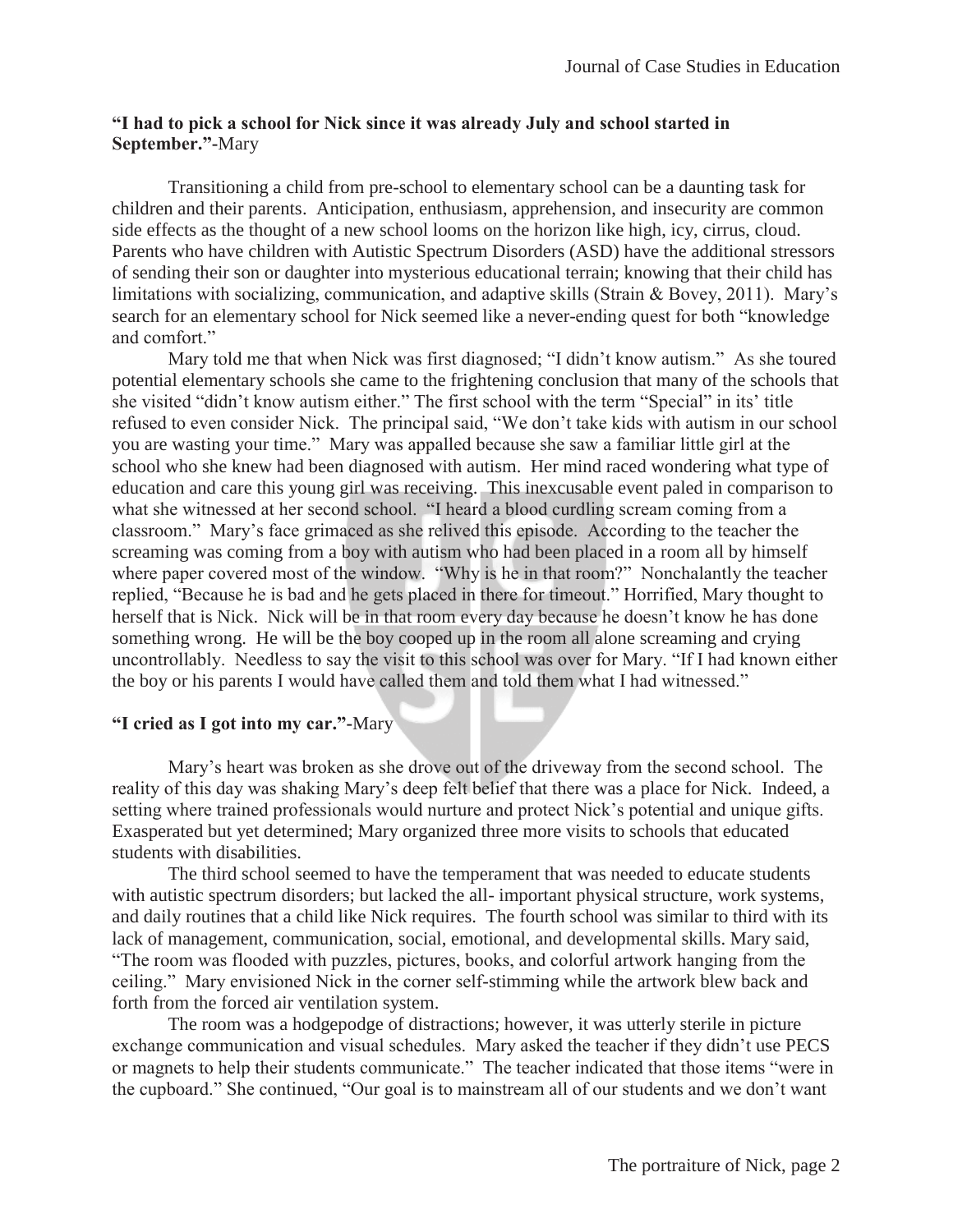our students to become dependent on these devices." Mary thought to herself, (Really? that means that children like Nick have no way to make choices and communicate his/her requests). In addition, it is recipe for failure for students who need a very systematic and structured program to meet their special communication needs. Overall, this program offered Nick very little to capitalize on his ability to learn. It was time to look elsewhere.

The fifth school fared even worse. It put students in "straps." The administrator explained, "this was absolutely necessary" for the safety of students with autism. Without these straps students would run and "become a threat to themselves and to others." Mary told me that, "I knew special supports may be needed for some children in the classroom setting, but I vehemently disagreed with this type of support and restraints for my child." As I listened in astonishment I thought to myself that this is a very strong, resolute, and astute woman. A timeworn Japanese proverb says, "Fall seven times and stand up eight." I had no doubt that this family was not only standing but also successfully navigating a problematic labyrinth of schools that would lead them to an enlightened, supportive, and suitable program for Nick.

#### **"We don't believe in discipline…we believe in redirection."-**Principal

After what appeared to be a never-ending series of dead ends one new school (yet to open) gave Mary some much needed hope. Could there in fact be a school that truly valued redirection over discipline? This question whirled in Mary's mind as she listened attentively to this principal at this soon to be opened school for children with autism. Briefly, the principal "seemed to have all the right answers" claiming that the school would provide "an individualized, strengths-based approach to academic and behavioral growth." The principal spoke about a "holistic" program that included: a sensory room, occupational therapy, speech therapy, and very small classes. Each class was to include two teachers, a behavior support specialist, and several aides to help reinforce instruction.

The most striking comment was that, "We value families and their input." Moreover, Mary was assured that a family liaison would be assigned to each student to work closely with families to assist with carry-over of skills to the home setting as well as to access needed services. Since it was now July and school started in a month Mary had two pressing concerns. First, would this school be open for the fall term? Second, would Nick be accepted as a student? Acceptance, however, was no guarantee that his home school district would agree that this was the developmentally appropriate placement that Nick required to meet his unique needs. Helen Keller (as cited in Random House, 2005) once said that, "Life is a succession of lessons which must be lived to be understood." Whether by fate or divine intervention the promise of this new school penned a new chapter in the evolving syllabus of Nick's life.

#### **"I believe in an open door policy, if you can help come on in"-**Mary

The backdrop of fall is awe-inspiring with its cataclysm of colors and beautiful early sunsets. The hard work of the planting season gives way to the shared bounty of the labors of the harvest. Indeed fall was plentiful the year Nick began elementary school. The toil of Mary's efforts resulted in Nick being the very first student admitted into the new private school for autism near Pittsburgh, Pennsylvania. "I was thrilled that Nick was headed to a school that knew autism." Mary told me that she was heartened by this school's shared vision. "This school believed in an ideal scenario whereby each child would develop to his/her full potential; so that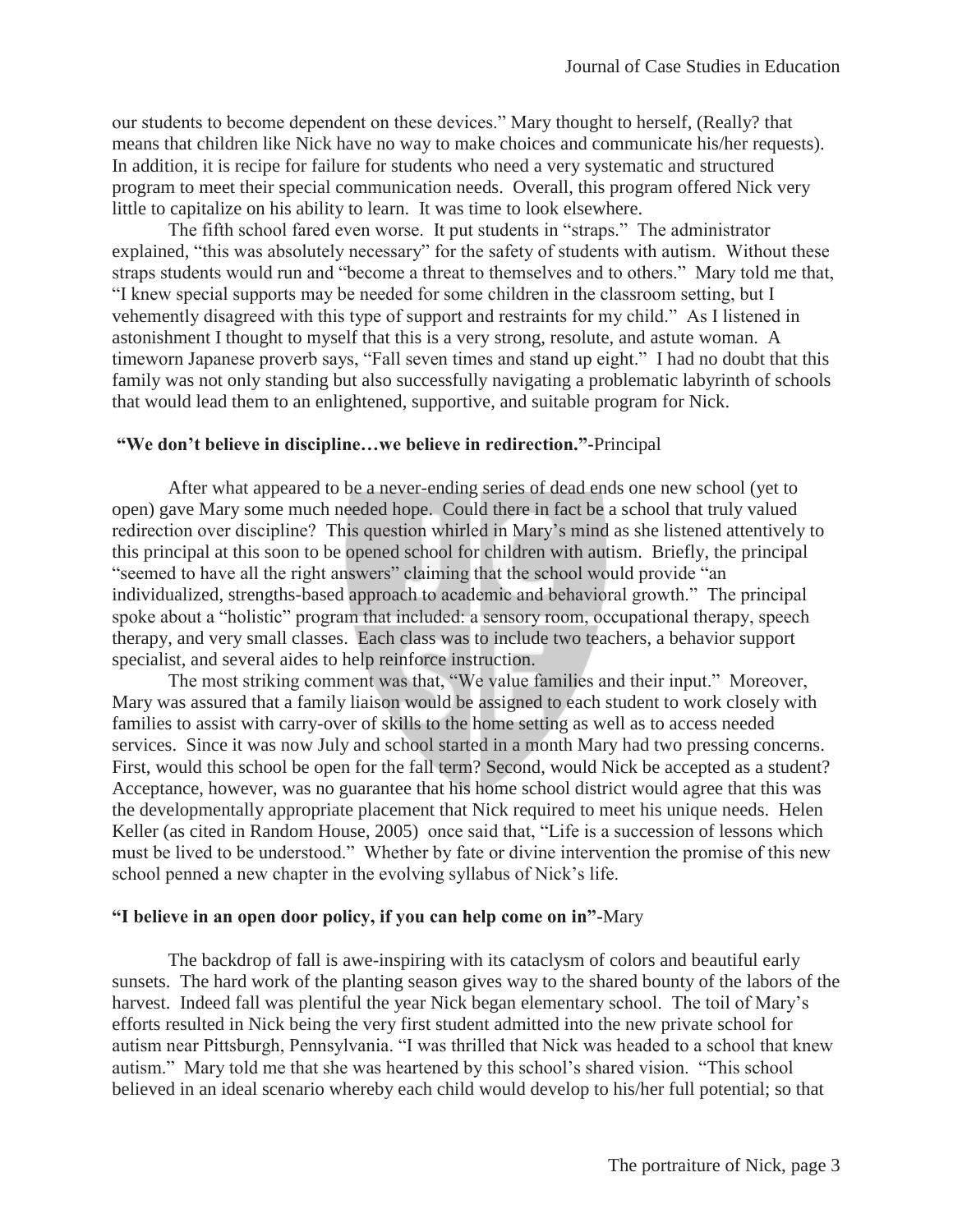they can be successful in their homes and in their communities." Mary and her husband have always believed that Nick can and should be able to communicate. "Right from the start we did what we could to help Nick communicate." Working in conjunction with Pittsburgh Children's hospital the family became fluent in sign language. Mary indicated that by age three Nick began to learn to sign. He has a vocabulary of roughly twenty-five words that he can sign including; "water, help, candy, and sorry." "If it works use it." Advocating for total communication Mary balks at parents and professionals alike who get too attached to one particular methodology, principle, or discipline to help children with autism.

Mary was adamant that "whatever is going to help Nick is what I believe in." Interestingly, her background training as a secondary teacher helped shaped her belief that experiential learning through trial and error is often the greatest teacher. She said, "I've always had an open-door policy with Nick...if you think you can help us then come on in." In addition to sign Nick has been taught with speech, visuals, PECs, auditory training, and his Dynavox speech-generating device. Nick's autistic school is also a proponent of using multiple methods of communication and teaching. "They use a variety of best practices including: visual support strategies, video modeling, social stories, structured teaching and organizational strategies from TEACCH, sensory-friendly classrooms, and a state-of-the-art sensory room." The program also involves community-based learning and pre-vocational skill development. Nick's program has been designed around his special interests. His real life authentic experiences have included field trips to the community post office, fire house, grocery store, and local job training center. In addition, Nick learns life skills at a green house where he plants flowers, uses the hose to water plants, cleans up the grounds, and empties the trash.

Nick's training has not been without challenges. Not unlike anyone his age he lets his wishes be known when he is unhappy. According to Mary, he "hit the receptionist" at one job center when he realized he was back for a second day of work that he did not like. No doubt Nick's communication and safety needs present additional considerations for his teachers and professionals. He is fortunate, however, to have an IEP team who realizes the importance of not only being responsive to Nick's needs and interests but also maximize his opportunities with nondisabled peers which is helping to facilitate his socialization needs. Sadly, it is the community who is often lacking in understanding and patience when it comes to children and adults with ASD's.

#### **"Shame on you…a boy his age should not be using a bottle."-**Bystander

 In one of our quiet moments I asked Mary what needs to change the most to help people with autism. Her answer although not surprising, weighed heavily on my mind. "We must have more community acceptance!" My puzzled expression elicited further clarification and explanation. "Parents are too often isolated and alone in their quest for help and understanding." Having a child with autism is "an emotional rollercoaster" with its constant ups and downs. "People are quick to judge and slow to lend a hand." Mary shared the story of when Nick was nearly four years old and given a bottle in public. "You can't imagine the stares and horrified gawks you often receive from bystanders." One older woman took it upon herself to lecture Mary on how it was time for Nick to get off the bottle. Even more upsetting is when the lack of understanding and empathy comes from sources that should be providing support. "We have been kicked out of countless doctor and dental offices." Mary shared that her son was even banned from a pediatric dentist's office that specializes in children with disabilities. After being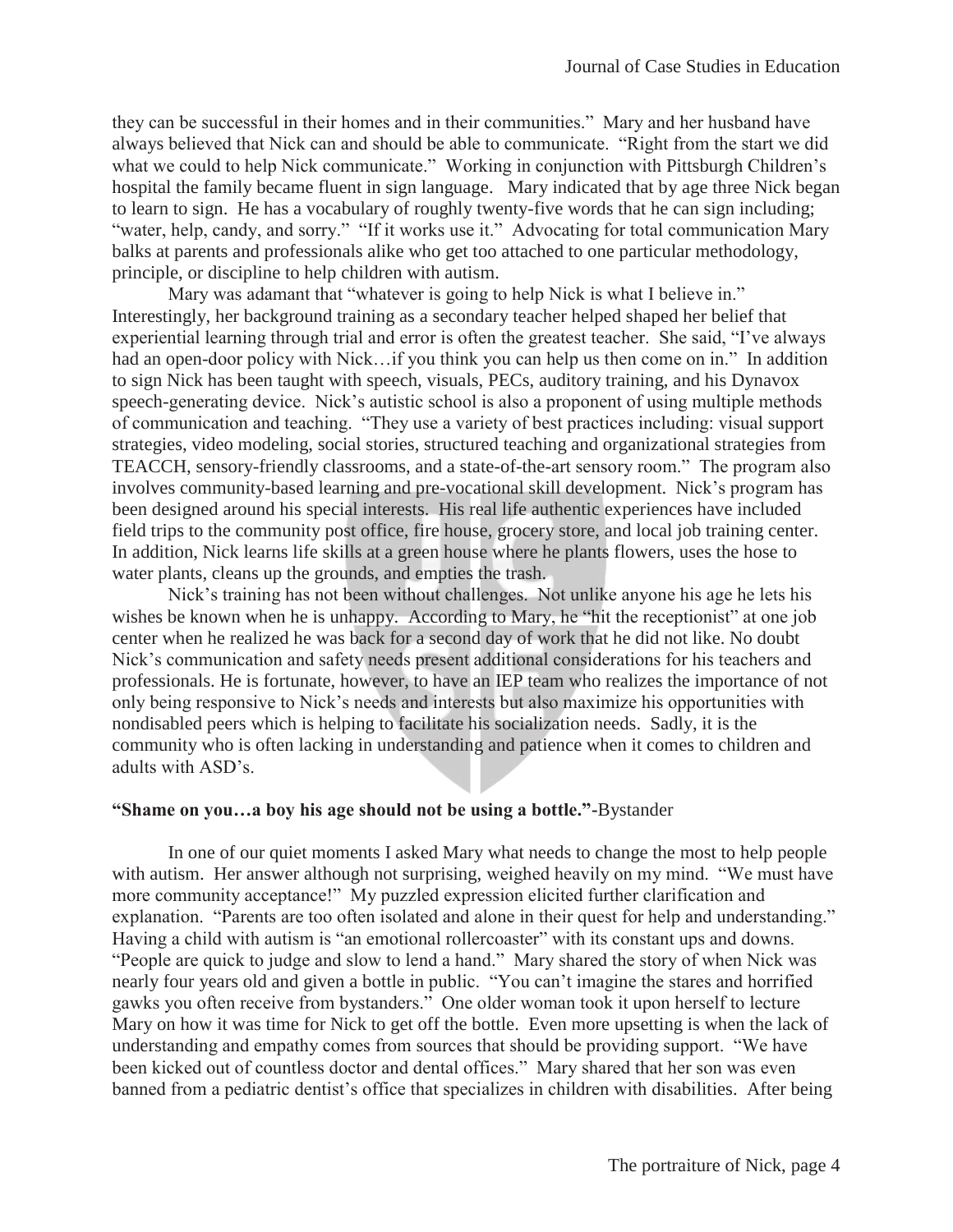told not to come back Mary asked how her son would get the dental procedure he needed and was told, "We don't know maybe Nick will have to go to Children's Hospital to get his dental work done" This was extremely disappointing but even more egregious has been the reaction of some parishioners at Mary's place of worship.

Mary asked, "Wouldn't you think that you could turn to your church for support?" Regrettably this has not been the case. More than one church has asked Mary not to return with her son. According to Mary this rejection is an all too often occurrence for caretakers of individuals with ASD. Many families experience guilt, shame, humiliation, and embarrassment because of the indignation they receive from friends, neighbors, acquaintances, and so-called professionals who should know better. In 2007, author Wes Stafford wrote, "If God places a child before you and you're too busy to wield either a positive or negative influence…you just did the later! You communicated that the child doesn't matter and isn't important." How apropos to what Mary was describing. Have we as a society become too busy, too self-absorbed, too indifferent, and too uncaring to take a pause in our busy lives and experience genuine empathy for families dealing with autism? Mary tried to give people the benefit of the doubt when she said, "Maybe it is a lack of lack of knowledge that causes people to be so aloof and unkind." Consequently, Mary indicated that her "teacher-hat" is always on. "Families who have children with autism are always ambassadors for not only their child but also the disability."

## **"Education about autism is a life and death matter."-**Mary

Mary and her husband feel compelled to run training workshops to educate people about autism. She shared several heart wrenching facts about what took place when the local institutions were closed. "People with autism suffered from a lack of knowledge; six died within the first year after the institutions closed." One man died in a bathtub, another died in a neighbor's swimming pool, and someone else died from an ordinary fall. All of these individuals had been moved to group homes where the staff, although well-intentioned, lacked a thorough understanding of autism and its impact on the specific individuals under their supervision. For example, the gentleman who drowned in the bathtub only knew showers. There were no bathtubs in the institution. The individual who drowned in the swimming pool had never even seen a swimming pool. The person who died from the fall wore a helmet as protective head gear and someone deemed that to be unimportant or unnecessary. These anecdotes demonstrate the fact that people working with the autistic population need to do a better job supporting those individuals. Especially understanding the challenges many of these individuals have with communication, social skills, and reacting to the world around them. This knowledge gap can lead to misunderstandings with dire consequences. Indeed, authority figures have a responsibility to at the very least recognize the "signs of autism."

Emergency responders and judges are one group that must be knowledgeable about the face of ASDs' "There are countless stories of abuse and neglect in the field of law and emergency protection regarding individuals with autism." Mary grimaced as she told me about a boy with autism who was abused by a policeman when the child, who was nonverbal, refused to answer any of the officer's questions. Another child with sensory and communication issues was burned to death when he hid in his house and failed to respond to a firefighter's inquiry "Is there was anyone in here." Mary and her husband are in the process of organizing a training session for emergency management personnel and local magistrates and judges since many people with autism do not understand "the role of law enforcement" in society. In her local community Mary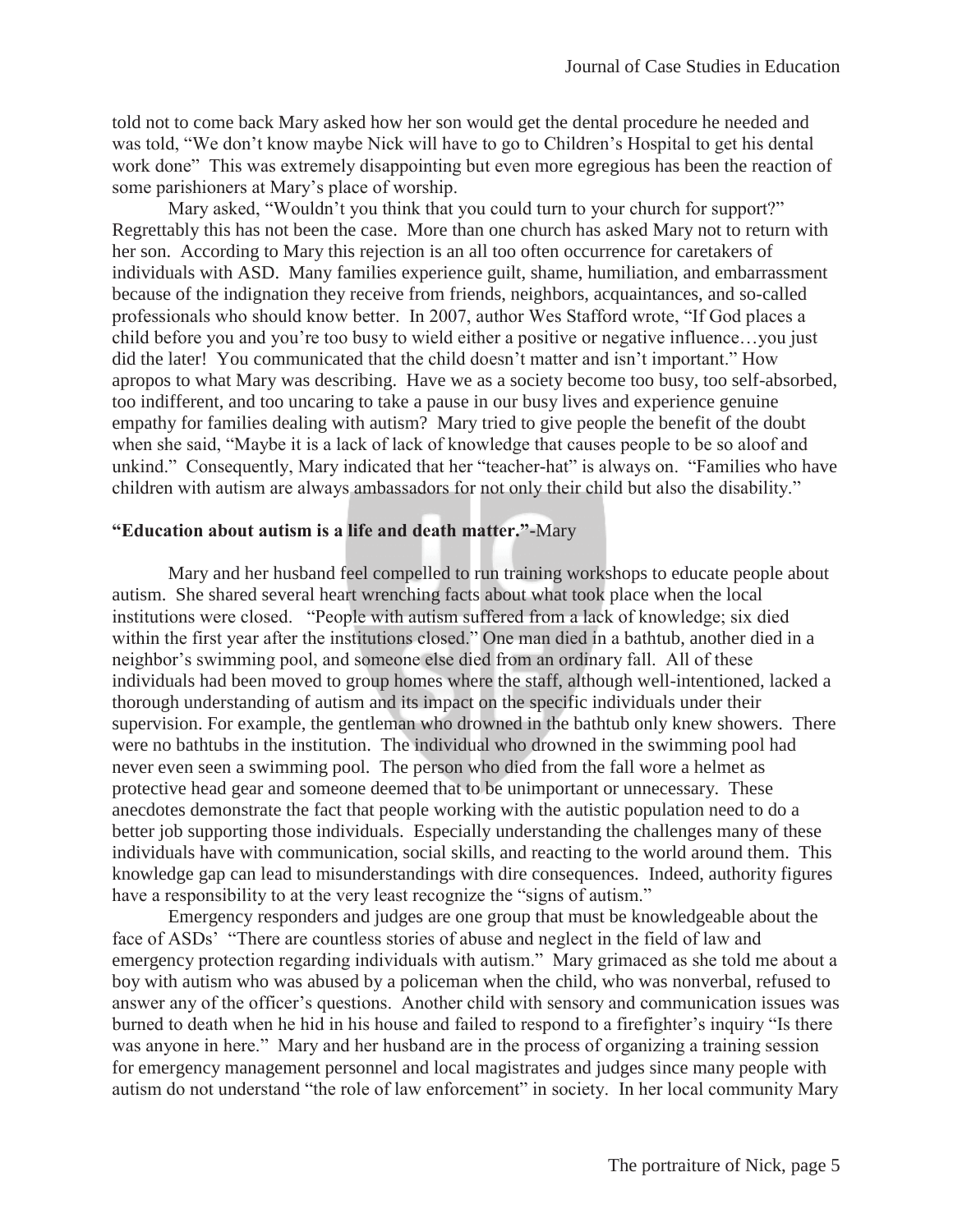has been successful getting stickers placed on homes where an individual with autism resides to help local emergency providers recognize these families. According to Mary, "We have come so far in providing for the health and safety of our kids but we still have got a great deal of work to do." Nevertheless, one area that offers a great deal of promise is the improvement in "advanced tracking technologies."

#### **"The need for help is so great it is draining my heart because these are my kids."-**Mary

Because of Nick's communication needs, he cannot be left alone and his parents rely on a tracking system when he gets lost. Mary told me of two separate occasions when Nick was lost at school. On one occasion he was on a field trip at a city museum and unbeknown to his teachers he walked out the front door. "Everyone was frantic and the entire museum was placed on lock down." Nick was found outside in the city playing in a mud puddle by a van. Mary noted that they have "run the gamut" of tracing devices with Nick with" little success." Nick's sensory integration issues cause him to remove any type of tag or identification device on his person. Technology is advancing in this area and Mary continues to try out new systems, however, the out of pocket costs for these systems is "tremendous." The local ASD support group that she runs has been earmarking monies they raise from fundraising efforts for families who need these tracking systems. Mary got very quiet and then she told me how, "The need for help is so great it is draining my heart because these are my kids." Mary reiterated how she receives call after call from parents who are in desperate need of help for their son or daughter. Sadly, there is little to no state funding for autism and the only cash support her ASD group receives is from fundraising and individual donations. Already sensing what her answer would be I asked Mary what she needed the most for Nick.

## **"Nick needs what all children with autism need love, attention, and support."-**Mary

Mary said, "Autism accentuates problems in families." Many fathers deny their child has a problem and sometimes they "take a back seat, run away, stay late at work, or pick up additional work to help with the added financial burden." In addition, many dads who have a son with an ASD realize that their son isn't communicating, may always be in diapers, may never play sports or become independent; and they alienate themselves from "both the child and the family." Time and again Mary watches "motherly instinct" kick in as mothers and sometimes grandparents seek out services and supports for their child or grandchild. Mary believes in constantly reinforcing parents and families, "That autism is not their fault." "That we are all in this together and that we're all doing the best that we can."

 As Nick gets older he is in a large group of children with autism who will soon be graduating and requiring more help and support from their local communities. Mary said, "I realize that Nick will be a part of my life forever but I won't live forever." Mary feels strongly that Nick's brother needs to "live his life to the fullest" and not feel that "he has to be his brother's keeper." Therefore, much of Mary's future energies and endeavors are going to be directed toward making certain that "Nick has a bright future." Mary's eyes twinkled as she spoke about the possibility of starting group homes that are "different" from other community living arrangements that currently service individuals with intellectual disabilities. "Adults like Nick will require homes that will use start of the art technology to keep them safe and as independent as possible."